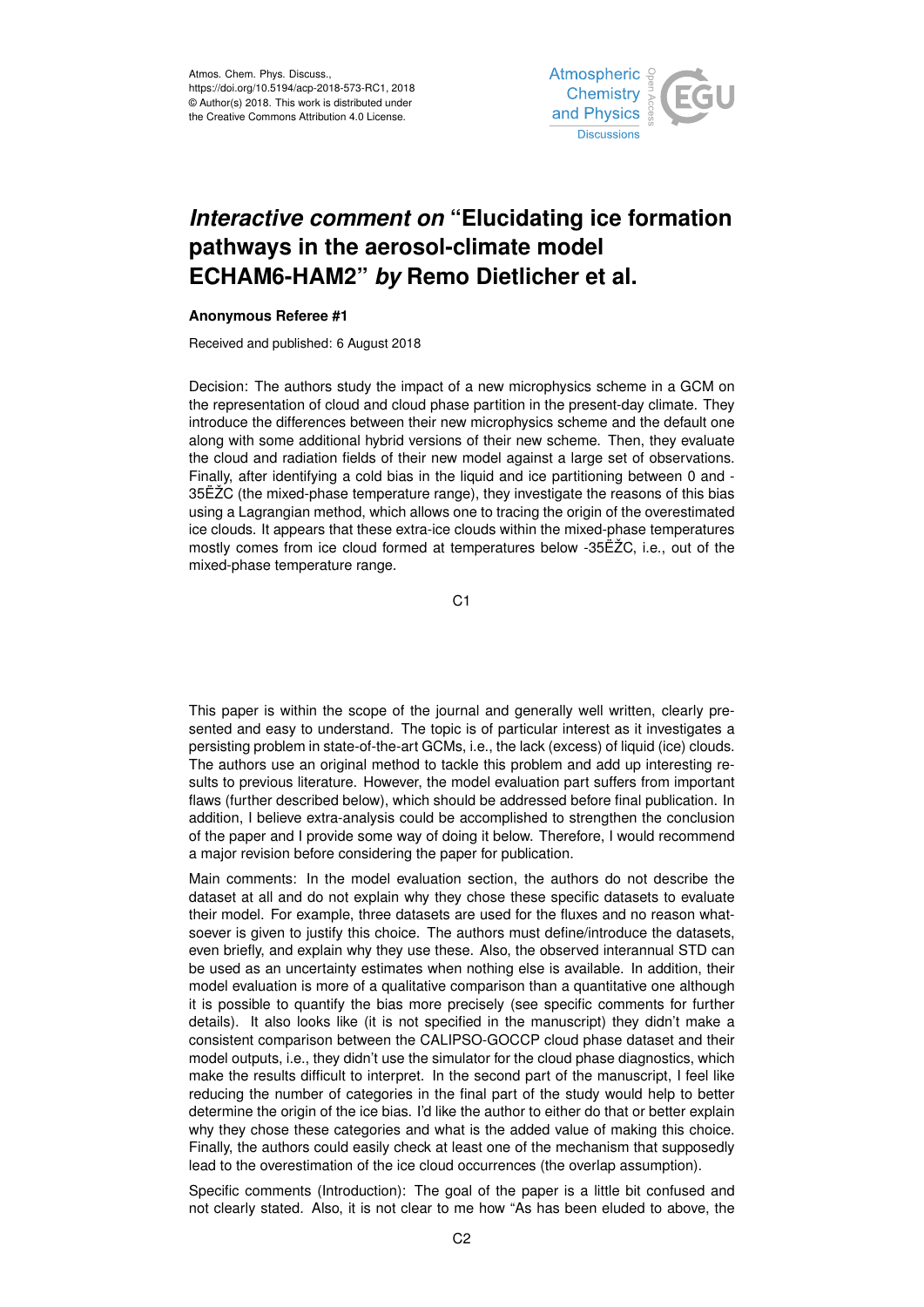formation history of a cloud plays a decisive role, both for mixed-phase and cirrus clouds". The authors should state clearly than one expect biases to come either from ice behavior with respect to liquid within the mixed-phase temperature range or from ice formation at temperature below -38C, and better explain the reasons.

Define the acronyms (e.g., CALIPSO, GOCCP, COSP, CERES etc. . .)

P2 L18-19: The sentence could be re-phrased, "K14 found that even... among a some (or number, I believe they used 6) GCMs was not reduced".

P2 L6: I believe ice-containing clouds would be more appropriate. Why not to compare the snow water content + IWC between the REF and 2M models?

P8 L8: but may indirectly affect the cloud in the tropics, especially considering the large amount of high clouds removed

P8 L10 version night time? The authors do not explain what is a simulator at all and why using cosp here. The sentence does not tell much. The SQRT(X<sup>o</sup>2) of the bias and the correlation pattern number would help better assess the improvement of the new model version.

Fig. 3: There is no height in Fig3 Adding the contour of the difference in the original cloud cover on the bottom plot (i.e., the contour of the blue color, -5% in bottom right plot of Fig. 2) could help identifying areas of improvement. It seems like there is no change at all in middle cloud, which are lacking even in areas with no overlying highcloud which could cause shielding effect of the lidar.

P8 L18-22: I'm not sure I understand the sentence: "The fact..." The authors state that changing microphysics does not affect CRE, that is not true (e.g., Cesana et al., 2017; their Fig. 3). The authors might get similar CREs because they tune the TOA fluxes. Also in their Fig. 4, it is clear that there are regional differences in the GCMs' CREs, i.e., over the Southern Ocean. This bias is worsened by the new GCMs, probably because of less supercooled liquid sustained in the mixed-phase clouds. The authors do

C3

not explain why they chose these particular observation datasets. For the fluxes, I believe CERES-EBAF is the most relevant dataset for model evaluation also the longest period of time available (therefore a better climatological estimate of the present-day mean state), which is not defined either. Same thing for the cloud cover, no reason for these specific datasets and while it is mentioned that the simulator is used before (although it is not mentioned why) here no information is given whatsoever. I would recommend using only simulator-derived model outputs against GCM-oriented observation datasets, e.g., ISCCP, simulator Klein and Jakob, 1999 and dataset: Pincus et al., 2012, MODIS, simulator and dataset Pincus et al., 2012, cloudsat simulator Marchand et al., 2008 and dataset Marchand et al., 2010, CALIPSO, simulator Chepfer et al 2008; Dataset Chepfer et al., 2010. The interannual STD may be used as an uncertainty. . .

P8L26: I would suggest adding "In the new scheme (i.e., 2M, 4M). . ." to avoid confusion.

P8L31: Again, it is not quantified at all, so hard to say. With these 2D quantities (i.e., cloud cover), it is easy to compute means, biases and correlation, so please do so and compare to CERES-EBAF.

It is striking to see how little change there is between 2M and REF in terms of cloud cover whereas the vertical cloud fractions are tremendously different. Did the authors look at the high-cloud cover as well? Can they give a hint of why such a small difference in the cloud covers? The cloud overlap may explain this.

P9L5: Again very little information is given about the observational dataset and its weaknesses/strengths.

P10 Sec. 3.6: Is the simulator used in that comparison or do the authors compare CALIPSO-GOCCP to the direct outputs of their models?

P11 Sec. 4: While I agree that the method used here to determine the origin of the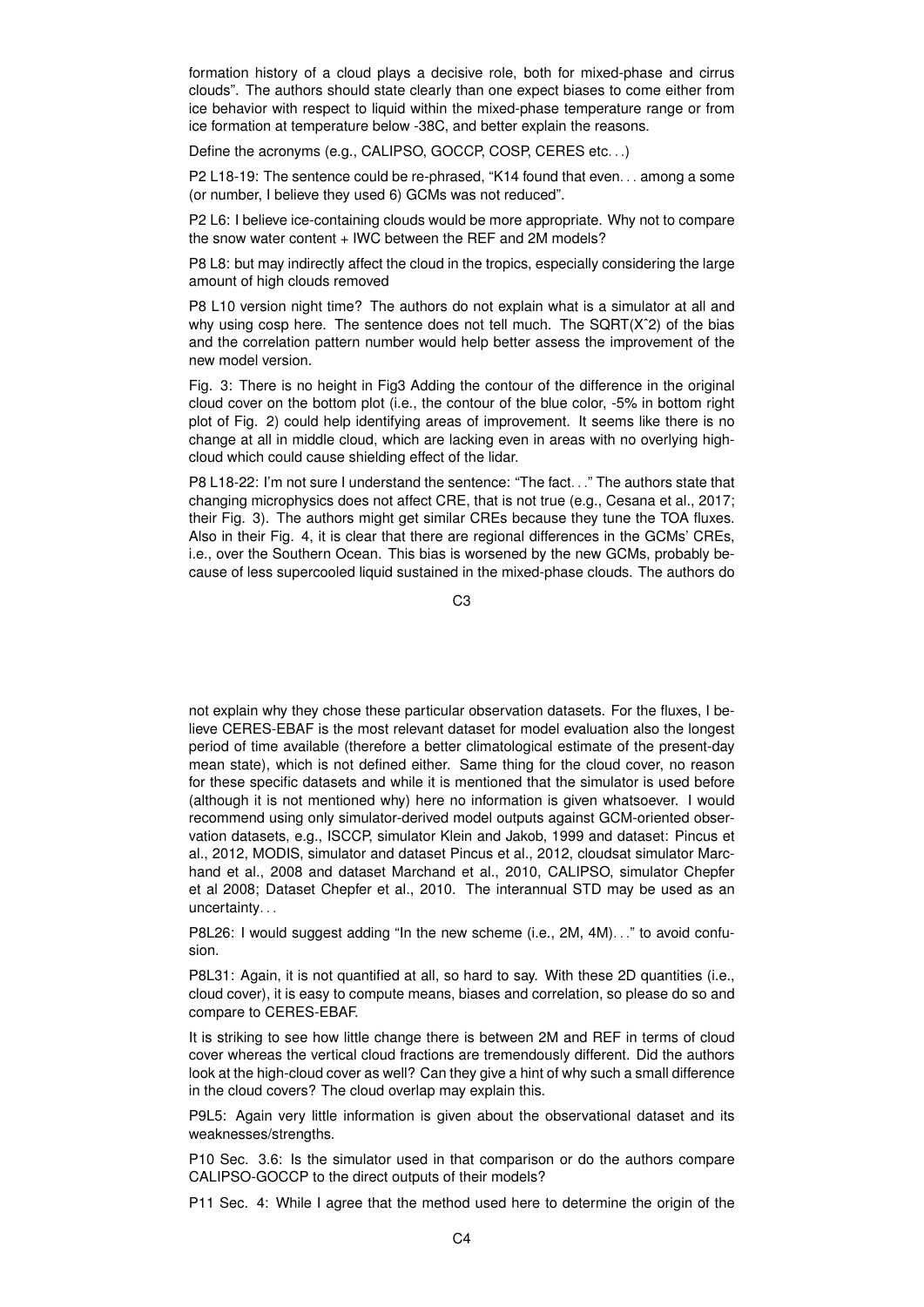overestimation of cloud ice is good, it is not new and it has been used in the past for different topics and referred to as "tendency" (i.e., Brient et al., 2016). It is usually not possible to do so when comparing multiple models – unless a specific experiment is designed to tackle a problem and requires these such as in Brient et al. (2016) -, which is why it does not often appear in multimodel studies.

I do not understand what justify the use of so many types of clouds. The question is where does this ice come from? The answer is threefold from what I understand. Therefore, there should be three categories: Fraction of ice from heterogenous processes Fhet, from homogenous processes Fhom and from nucleation Fnuc. The total would be 100% and figures would be easier to understand.

P13L15: But how to define unrealistic pathways when no observations are available to compare to?

P14: Again, a fraction compare to the total would make more sense.

P14L20: If the simulator is used, then the same weaknesses should affect the model outputs. Also, in the mixed-phase temperature regimes, the undef-phase category can be considered as mixed-phase "likely". By using ice/total cloud frequency you are considering these undef-phase clouds as being liquid clouds, which is true in the tropics at warm temperature but unlikely at freezing temperatures. Once again, this section raises the question of whether the lidar simulator was used in Fig. 7.

One could also look at particular latitude bands to avoid the influence of these thick clouds and see whether it impacts the Phase-T relationship, e.g., in the Arctic where these clouds are less frequent.

L13: Did the authors mean sedimentation of ice at warmer temperature? i.e., the mixed-phase temperature range?

L15 I'm not sure simplifying ice category from ice crystals and snow ice to only ice can be called as an "improvement", I'd rather use the word "difference".

L18-20: No cloud bias below -35ËŽC is shown in this paper and the biases are not well quantitatively quantified. I don't understand the expression "arguably more reasonable tuning parameters". This should be clarified.

P16 L5-6: Checking this out by changing the sedimentation overlap to random (or even minimum) overlap and running a short 1yr or even a few month simulation should be relatively easy to do and would strengthen the conclusions.

References Brient, F., Schneider, T., Tan, Z. et al., 2016 : Shallowness of tropical low clouds as a predictor of climate models' response to warmin, Clim Dyn 47: 433. https://doi.org/10.1007/s00382-015-2846-0

Cesana G., K. Suselj and F. Brient, 2017: On the dependence of cloud feedbacks on physical parameterizations in WRF aquaplanet simulations, Geophys. Res. Lett., 44, 10,762–10,771, https://doi.org/10.1002/2017GL074820

Chepfer H., S. Bony, D. Winker, G. Cesana, JL. Dufresne, P. Minnis, C. J. Stubenrauch, S. Zeng, (2010), The GCM Oriented Calipso Cloud Product (CALIPSO-GOCCP),J. Geophys. Res., doi: 10.1029/2009JD012251

Chepfer, H., S. Bony, D. M. Winker, M. Chiriaco, J.-L. Dufresne, and G. Seze, 2008: Use of CALIPSO lidar observations to evaluate the cloudiness simulated by a climate model, Geophys. Res. Lett., 35, L15704, doi:10.1029/2008GL034207.

Klein, S.A. and C. Jakob, 1999: Validation and Sensitivities of Frontal Clouds Simulated by the ECMWF Model. Mon. Wea. Rev., 127, 2514– 2531,https://doi.org/10.1175/1520-0493(1999)127<2514:VASOFC>2.0.CO;2

Pincus, R., S. Platnick, S.A. Ackerman, R.S. Hemler, and R.J. Patrick Hofmann, 2012: Reconciling Simulated and Observed Views of Clouds: MODIS, ISCCP, and the Limits of Instrument Simulators. J. Climate, 25, 4699–4720, https://doi.org/10.1175/JCLI-D-11-00267.1

Marchand, R. T., J. Haynes, G.G. Mace, T. Ackerman, and G. Stephens, 2010: A

 $C<sub>5</sub>$